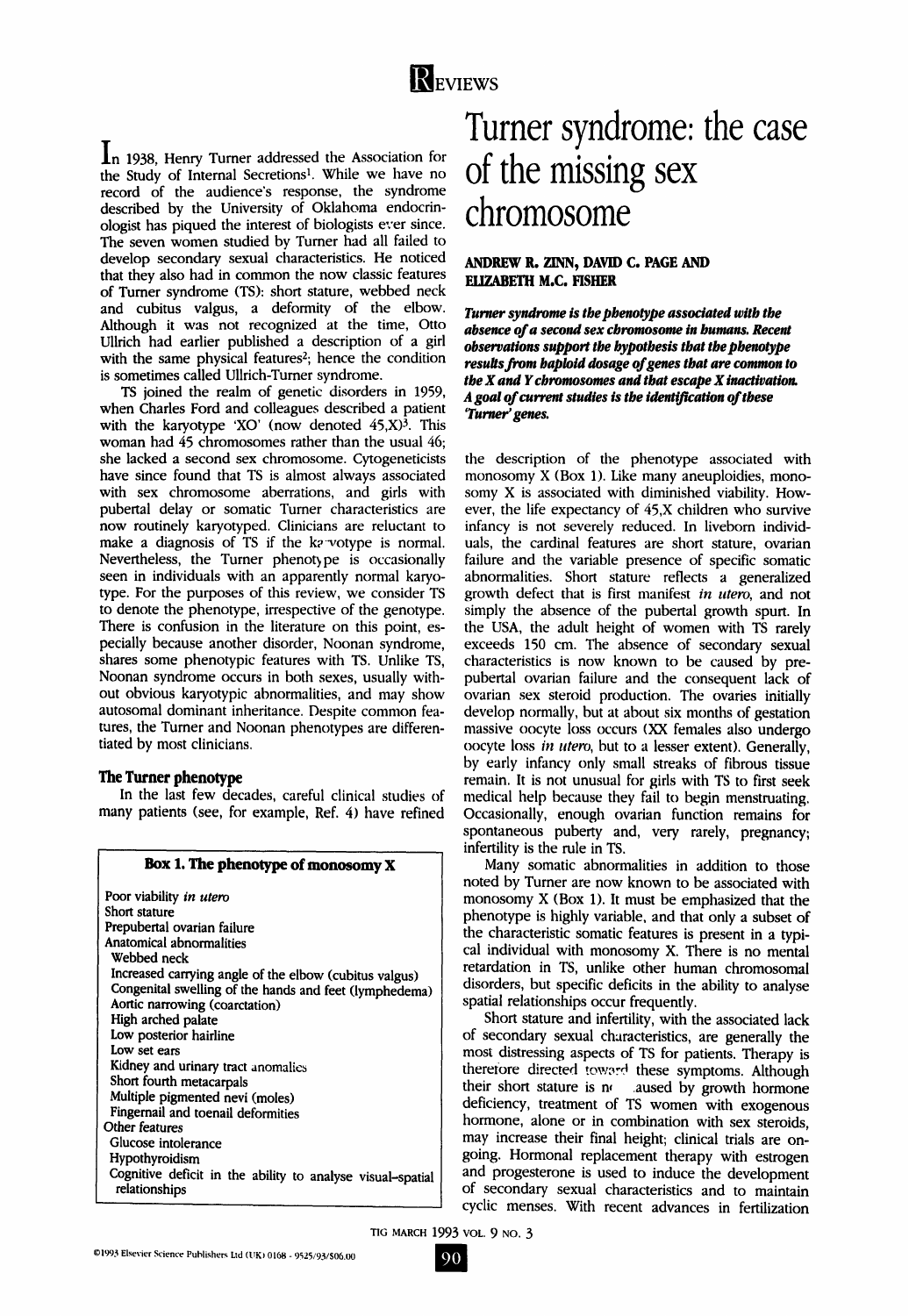*in vitro,* and by the use of donor embryos or oocytes, women with TS (who would otherwise be infertile) can even become pregnant.

## **Pathogenesis**

The pathogenesis of the developmental abnormalities seen in TS is poorly understood. Simpson and LeBeau speculated that a generalized cellular defect underlies growth retardation (and perhaps other phenotypic features), after observing that fibroblasts with partial or complete monosomy X have an increased cell doubling time *in vitro*<sup>5</sup>. However, the results of other such studies are discrepant.

Ovarian failure may have multiple causes. Burgoyne and Baker proposed that incomplete chromosomal pairing in meiosis may cause germ cell death<sup>6</sup>. Consistent with this hypothesis, a recent study found that ovariar failure was frequent not only with monosomy X bu; also with partial autosomal aneuploidies<sup>7</sup>. Other studies (reviewed in Ref. 8) have reported ovarian failure associated with interstitial X chromosome deletions that are presumed not to affect meiotic pairing, suggesting that the deficiency of specific gene products is important in oocyte loss.

Little is known about the embryology of somatic abnormalities in TS. 45,X fetuses often show lymphedema, or swelling due to accumulation of interstitial fluid. This may be due to malformation and obstruction of lymphatic vessels. Painstaking anatomical studies of fetuses with TS indicated that, at six to eight weeks' gestation, normal connections between the developing lymphatic and venous systems in the neck were absent<sup>9</sup>. This observation has led to the idea that distension of blind lymphatic vessels and overlying skin results in webbing of the neck. Congenital lymphedema of the hands and feet is presumably also a result of lymphatic obstruction, and nail malformation may be a secondary deformity. Interestingly, there is an association between aortic malformation and webbed neck in TS, suggesting that these abnormalities may have a common etiology $10,11$ .

## **Epldemiology and cytogenetics**

Because there are no strict diagnostic criteria for TS, and the diagnosis may be missed at birth, the true incidence of TS is not known. The best estimates come from epidemiological studies of sex chromosome abnormalities. Overall, the incidence of all abnormalities that include partial or complete monosomy X is about 1 in 5000 live female births $12$ . Monosomy X is much more frequent among spontaneous abortuses, and accounts for nearly 10% of all miscarriages and perhaps as many as 1-2% of all human conceptions 13. It is estimated that 99% of 45,X fetuses do not survive to term; most die by 28 weeks of gestation.

The mechanism of chromosome loss in monosomy X is not known. In most cases, meiotic nondisjunction is probably not the cause<sup>13</sup>. Unlike common human trisomies such as Down syndrome (trisomy 21), the risk of TS does not increase (and indeed may slightly decrease) with increasing maternal age. No significant differences in the incidence of TS among different populations have been observed. Among both liveborn individuals and spontaneous abortuses with

| TABLE 1. Karyotypes observed in Turner syndrome <sup>a</sup> |  |  |
|--------------------------------------------------------------|--|--|
|--------------------------------------------------------------|--|--|

| <b>Karyotypeb</b>  | Frequency (%)  |  |
|--------------------|----------------|--|
| Nonmosaic          |                |  |
| 45.X               | 58             |  |
| 46, X, i(Xq)       | 6              |  |
| 46, X, r(X)        | 5              |  |
| 46, XXp-           | 1              |  |
| 46,XXq-            | 1              |  |
| 46,XYp-            | $\leq 1c$      |  |
| Total              | 71%            |  |
| Mosaic             |                |  |
| 45, X/46, X, i(Xq) | 10             |  |
| 45.X/46.XX         | 8              |  |
| 45.X/46.XY         | 6              |  |
| 45, X/47, XXX      | 1              |  |
| 45,X/46,XXq-       | 1              |  |
| 45, X/46, XXp-     | <1             |  |
| Others             | $\overline{2}$ |  |
| Total              | 29%            |  |

aData are from Ref. 4.

bNomenclature:

i(Xq), X isochromosome with deletion of short arm and duplication of long arm;

r(X), ring X chromosome;

Xp-, X chromosome lacking a terminal portion of the short arm;

Xq-, X chromosome lacking a terminal portion of the long arm.

cFifteen cases total in the literature and our unpublished data.

monosomy X, the single X chromosome is of maternal origin in approximately 75% of cases, and of paternal origin in the remaining 25%. As there are no phenotypic differences associated with the parental origin of the remaining X chromosome, imprinting does not appear to play a role in TS (Ref. 14).

With the advent of improved cytogenetic techniques, it is now clear that many Turner women do not have a 45,X karyotype. A variety of other karyotypes, which have in common at least partial sex chromosome monosomy, have also been observed in TS patients (Table 1). A substantial fraction of patients are mosaic, having two or more karyotypically distinct cell types. Mosaicism is thought to result from chromosome loss after fertilization; it is much more frequent in Turner syndrome than in other human chromosomal disorders, which are generally the result of errors in meiosis. Mosaic Turner females often have one cell type with a normal karyotype, and this is associated with enhanced fetal viability and a less severe phenotype. Some authors have even suggested that no truly nonmosaic 45,X human conception is viable, but this hypothesis cannot readily be tested.

## **Turner syndrome and the X chromosome**

Most investigators believe that the Turner phenotype is the result of a deficiency of specific 'Turner' genes, as yet unidentified, rather than a consequence of monosomy *X per se.* Abnormalities in TS are thought to be due to the haploid dosage of these genes, rather than the complete absence of gene

Ill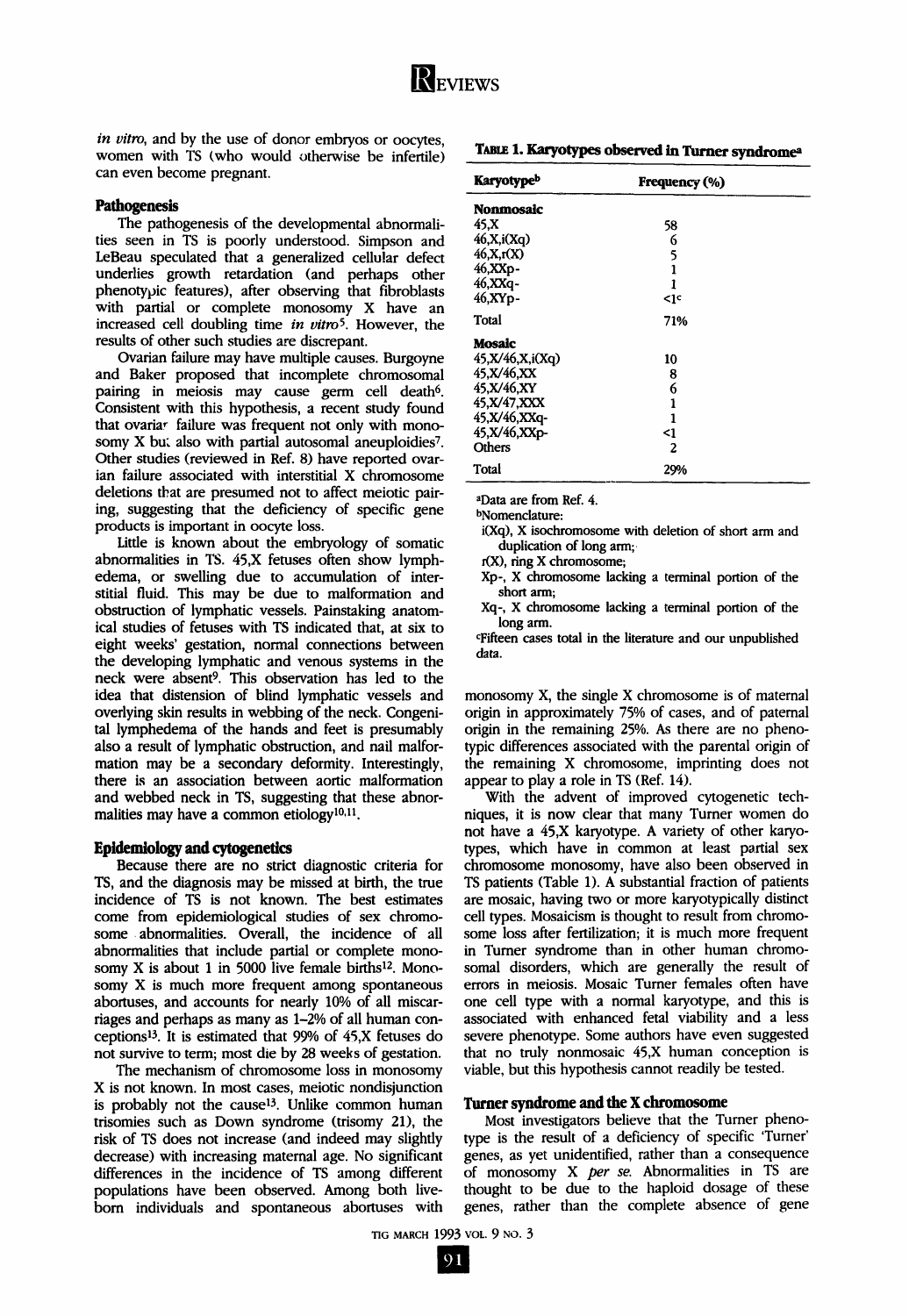

## *FIGil*

Human X-linked genes that have functional Y homologs. *CSF2RA,* encodes a GM-CSF receptor subunit; XE7, function unknown; *MIC2.* encodes a glycoprotein involved in T cell adhesion; *AMGX/AMGY,* encodes amelogenin, a tooth-bud protein; *ZFX/ZFE,* encodes a zinc finger protein; *RPS4X/RPS4Y,*  encodes ribosomal protein \$4. *CSF2RA,* XE7 and *MIC2* are pseudoautosomal. XE7, *MIC2, ZFX* and *RPS4X* have been shown to escape X inactivation. The inactivation status of *CSF2RA* and *AMGX* has not been determined.

products or the presence of abnormal products. The task of identifying Turner genes is complicated by the phenotypic variability among individuals of the same karyotype. Despite this, there have been attempts to map X-linked Turner loci by correlating phenotypic features with deletions of portions of the X chromosome. There are several caveats to consider when interpreting these studies. Earlier workers used cytogenetic techniques of limited resolution. Karyotypes were generally prepared using cells from only one or, at most, two tissues, so somatic mosaicism may not have been detected. Even in apparently nonmosaic cases, similar phenotypes have been observed in patients with different, well-documented deletions of either Xp (the short arm) or Xq (the long arm). Nevertheless, there is general agreement on several points. There is probably a locus important for stature on distal Xp in the pseudoautosomal region<sup>15</sup>. Xq appears to carry one or more genes important for fetal viability, since the 46,X,i(Xq) karyotype (isochromosome with Xq duplication and Xp deletion) is much more frequent in liveborn infants than in abortuses<sup>12</sup>. Both Xp and Xq appear to contain loci necessary for normal ovarian function<sup>8</sup>.

TS is the only complete human monosomy that is compatible with postnatal life. This is probably because of the peculiar expression of X-linked genes in mammals: in XX females, one X chromosome undergoes condensation and transcriptional silencing (X inactivation) very early in embryogenesis. This process compensates for the different dosage of X-linked genes in XY and XX individuals. Thus, regardless of the number of X chromosomes present, only one X chromosome is active during most of development.

In this context, TS poses a paradox. If only one X chromosome is active, why is the absence of the second X chromosome of any phenotypic consequence? In the case of ovarian failure, as discussed previously, incomplete chromosomal pairing could cause oocyte loss. The observation that the inactive X chromosome is reactivated during oogenesis suggests another hypothesis: oocytes may require diploid dosage of one or more X-linked genes. Yet, since reactivation of the silent X chromosome is known to occur only in oocytes, other possible explanations for the somatic features of TS must be considered. First, there may be X-linked genes, expressed early in embryogenesis and before X inactivation, that are required in diploid dosage for normal somatic development. However, X inactivation in humans occurs during the first few weeks of gestation<sup>16</sup>, while the earliest recognized TS anatomical abnormality, defective lymphatic development, is not evident until several weeks later. A second possible explanation is based on the observation that in humans, X inactivation is incomplete. Early cytogenetic data suggested that regions of the X do not undergo inactivation, and it has recently been shown that several X-linked genes, both in these regions and elsewhere, are expressed from both the active and the inactive X chromosome (reviewed in Ref. 17). It seems likely that the genes involved in Turner syndrome are X-linked genes that escape inactivation.

# **The Ys have it**

If an X-linked gene is required in diploid dosage for normal development, how can we account for the situation in males, who develop normally yet have only a single X chromosome? One possibility is the presence of a functionally equivalent gene on the Y chromosome. Indeed, several X-linked genes that escape X inactivation have functional Y homologs (Fig. 1). Turner genes are probably among the set of X-linked genes that both escape inactivation and have functional Y homologs, as Ferguson-Smith argued long before any such genes were discovered<sup>18</sup>.

Support for this notion comes serendipitously from studies of sex-reversed XY females. These individuals fall into two classes. The vast majority have a Y chromosome that is grossly intact. These XY females have ovarian failure but none of the somatic features of TS. In most cases the reason for sex reversal is not known, but a few have point mutations in *SRY,* the sex-determining gene on the distal short arm of the Y chromosome (Yp). The second, much rarer, class of XY females have deletions of part of Yp; they develop as females because the deletions include *SRE* Among over a dozen such women studied, a striking phenotype has emerged: almost all have one or more somatic features of TS. In these patients, congenital lymphedema is the most consistent feature (Refs 19, 20 and references therein; D. Page, unpublished). The most likely explanation of the phenotype of these XY females is that the Yp deletions include not only *SRY,*  but also the Y-linked copy of an X-Y homologous Turner gene important in lymphatic development.

Careful characterization of these deletions using